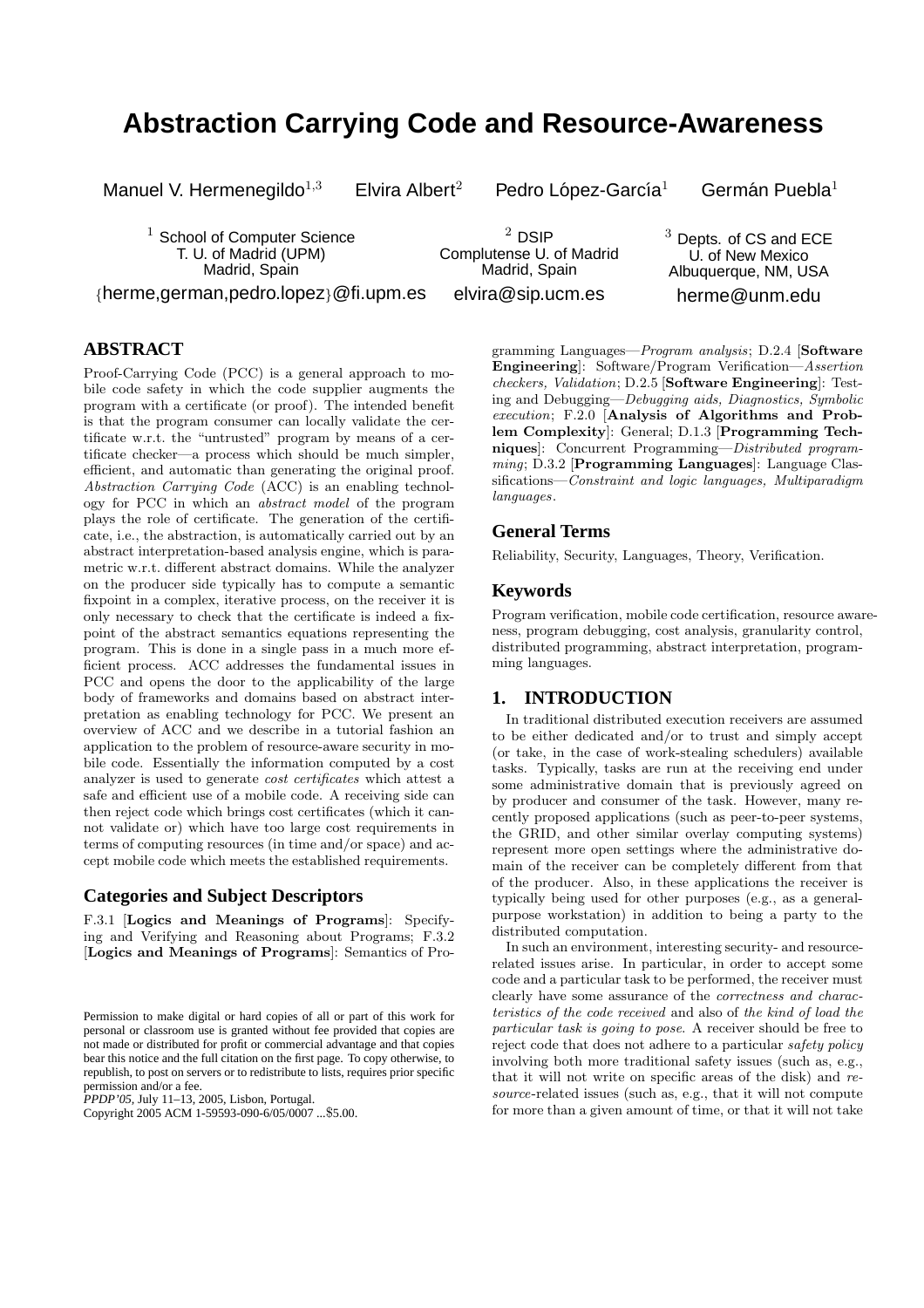up an amount of memory or other resources above a certain threshold). Regarding the latter, although it is obviously possible to interrupt a task after a certain time or if it starts taking too much memory, this will be wasteful of resources and require recovery measures. It is clearly more desirable to be able to detect these situations a priori. In other words, the need appears to develop security techniques for verifying that the execution of a program (possibly) supplied by an untrusted source meets certain properties according to a predefined safety policy, which will typically include resource-related requirements.

# **1.1 Proof Carrying Code**

Proof-Carrying Code (PCC) [22] is an enabling technology for mobile code safety which proposes to associate safety information in the form of a *certificate* to programs. The certificate (or proof) is created at compile time, and packaged along with the untrusted code. The consumer who receives or downloads the code+certificate package can then run a checker which by a straightforward inspection of the code and the certificate, can verify the validity of the certificate and thus compliance with the safety policy. The key benefit of this "certificate-based" approach to mobile code safety is that the consumer's task is reduced from the level of proving to the level of checking. Indeed the (proof) checker performs a task that should be much simpler, efficient, and automatic than generating the original certificate. This is important since the implementation on the receiving end is part of the safety-critical infrastructure and it should be minimized. Also, the receiving host could be a small, embedded system that lacks the computing resources required to run large and complex programs. Finally, such checking will be performed by every consumer, while the certification generation is done only once by the supplier.

Thus, the practical uptake of PCC greatly depends on the existence of a variety of enabling technologies which allow:

- 1. defining expressive safety policies covering a wide range of properties,
- 2. solving the problem of how to automatically generate the certificates (i.e., automatically proving the programs correct), and
- 3. replacing a costly verification process by an efficient checking procedure on the consumer side.

The main approaches applied up to now are based on theorem proving and type analysis. For instance, in PCC the certificate is originally a proof in first-order logic of certain verification conditions and the checking process involves ensuring that the certificate is indeed a valid first-order proof.  $\lambda$ Prolog is used in [3] to define a representation of lemmas and definitions which helps keep the proofs small. A recent proposal [4] uses temporal logic to specify the security policies. In Typed Assembly Languages [19], the certificate is a type annotation of the assembly language program and the checking process involves a form of type checking.

# **1.2 Abstraction Carrying Code**

In [1, 2] we have proposed *Abstraction-Carrying Code* (ACC). This novel approach follows the certificate-based scheme but uses abstract interpretation [9] (rather than proofs or type analysis) as enabling technology to handle the three previously listed practical (and difficult) challenges of PCC.

Abstract interpretation is now a well established technique which has allowed the development of very sophisticated global static program analyses that are at the same time automatic, provably correct, and practical. The basic idea of abstract interpretation is to infer information on programs by interpreting ("running") them using abstract values rather than concrete ones, and obtaining safe over- or under-approximations of the behavior of the program. This technique allows inferring much richer information than, for example, traditional types [8]. And, while it is typically more limited than theorem proving, it is amenable to full automation and as a result it has been incorporated in practical compilers. In some cases such compilers use abstract interpretation to perform a large number of tasks including verification, debugging, partial evaluation, and low-level optimization (see, e.g., [16]). Examples of properties that are routinely inferred with a comparatively high degree of precision using abstract interpretation include data structure shape (with pointer sharing), bounds on data structure sizes and other operational variable instantiation properties, as well as procedure-level properties such as determinacy, termination, non-failure, and bounds on resource consumption (time or space cost).

Our proposal, ACC, opens the door to the applicability of the frameworks and domains used for inferring these properties as enabling technology for PCC. The fundamental idea of ACC is to use an abstraction (or abstract model) of the program computed by standard static analyzers as a certificate. The safety policy is specified by using an expressive assertion language defined over abstract domains. The certificate implies the compliance with that safety policy. The validity of the abstraction on the consumer side is checked in a single-pass by a very efficient and specialized abstract-interpreter. While the analyzer on the producer side typically has to compute a semantic fixpoint in a complex, iterative process, on the receiving side it is only necessary to check that the certificate received is indeed a fixpoint of the abstract semantic equations representing the program, which is a much more efficient process, and to check again the implication. Also, because the checker is a simpler program, the code base that must be trusted is reduced. The approach thus addresses the fundamental PCC issues of defining expressive safety policies (through the assertion language and the abstract domain), automatically generating the certificates (through abstract interpretation, by computing the fixpoint), and replacing a costly verification process by an efficient checking procedure on the consumer side (through the checking of the fixpoint).

# **1.3 ACC for Resource-related Properties**

Because of its parametric nature, ACC is a very flexible framework. Our objective in this paper is to describe in a tutorial fashion an application of ACC to the problem of resource-aware security in mobile code. This will be done by enhancing such mobile code with safety certificates which guarantee that the execution of the (in principle untrusted) code received from another node in the network is safe but also, as mentioned above, *efficient*, according to a predefined safety policy which includes properties related to resource consumption. Information computed by a cost analysis will be used to generate cost certificates which are packaged along with the untrusted code. The receiving side can then reject code which brings cost certificates (which it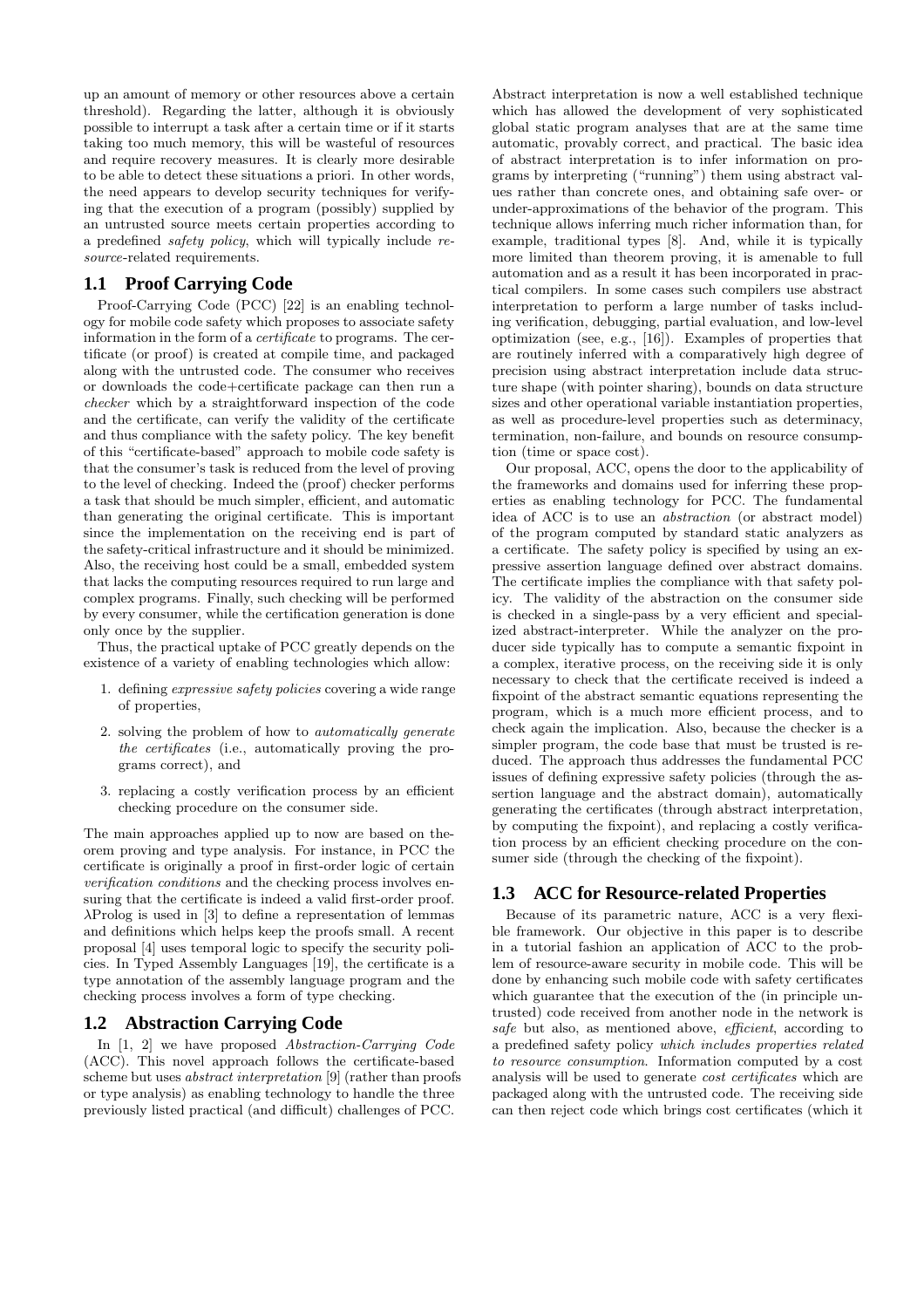cannot validate or) which have too large cost requirements in terms of computing resources (in time and/or space) and accept mobile code which meets the established requirements.

## **1.4 Demonstration Platform: Ciao/CiaoPP**

It is important to note that ACC is a general approach that applies directly to all programming paradigms, including logic, constraint, functional, and imperative programming, as long as a static analyzer/checker is available. Note that the fundamental components of the approach (fixpoint semantics and abstract interpretation) have both been widely applied also in all these paradigms. However, for concreteness we will work with an incarnation of it in the context of (Constraint) Logic Programming, (C)LP, because this paradigm offers a good number of advantages, an important one being the maturity and sophistication of the analysis tools available for it. The advanced state of program analysis technology and the expressiveness of existing abstract analysis domains used in the analysis of these paradigms has become very useful for defining, manipulating, and inferring a wide range of properties.

Also for concreteness, we build on the algorithms of (and report on an implementation on) CiaoPP [16], the abstract interpretation-based preprocessor of the Ciao system. Ciao is a modern multi-paradigm programming language and environment which in fact allows coding programs combining the styles of logic, constraint, functional, and a particular version of object-oriented programming. One of the advantages of this system in our context is that we have available a number of practical analysis tools within it. Indeed, CiaoPP uses modular, incremental abstract interpretation as a fundamental tool to obtain information about programs, including, as mentioned before, independence, determinacy, non-failure, termination, bounds on data structure sizes, computational cost, etc. In CiaoPP, the semantic approximations thus produced are applied to performing high- and low-level optimizations during program compilation, including transformations such as multiple abstract specialization, parallelization, and resource usage control, all in a provably correct way. In addition, and most importantly for our purposes, such semantic approximations are applied in the general context of program development to perform program static debugging, verification and, as we discuss in this paper, to perform ACC.

## **1.5 Outline**

The rest of the paper proceeds as follows. In Section 2, we recall the abstract interpretation-based approach to program verification. In Section 3 we present an overview of the Abstraction Carrying Code framework. Section 4 recalls the basic techniques used for inferring resource-related properties in our approach, including upper and lower bounds on computational cost and data sizes. In Section 5 we then illustrate through an example the application of our framework which uses safety certificates with resource consumption assurances. Finally, Section 6 presents some conclusions.

# **2. ABSTRACT INTERPRETATION-BASED VERIFICATION**

In this section, we briefly describe the abstract interpretationbased approach to program verification [6, 25] which constitutes the basis for the certification process carried out in ACC. This is also the method implemented in CiaoPP.

#### **2.1 Program Verification**

We consider the important class of semantics referred to as fixpoint semantics. In this setting, a (monotonic) semantic operator (which we refer to as  $S_P$ ) is associated with each program  $P$ . This  $S_P$  function operates on a semantic domain which is generally assumed to be a complete lattice or, more generally, a chain complete partial order. The meaning of the program (which we refer to as  $[$ P $]$ ) is defined as the least fixpoint of the  $S_P$  operator, i.e.,  $||P|| = \text{lfp}(S_P)$ . A well-known result is that if  $S_P$  is continuous, the least fixpoint is the limit of an iterative process involving at most  $\omega$  applications of  $S_P$  and starting from the bottom element of the lattice.

Both program verification and debugging compare the actual semantics of the program, i.e.,  $\llbracket P \rrbracket$ , with an *intended* semantics for the same program, which we denote by  $\mathcal I$ . This intended semantics embodies the user's requirements, i.e., it is an expression of the user's expectations. The classical verification problem of proving that  $P$  is partially correct w.r.t.  $\mathcal I$  can be formulated as follows:

P is partially correct w.r.t. I if  $[|P|] \subseteq \mathcal{I}$ 

However, using the exact either actual or intended semantics for automatic verification and debugging is in general not realistic, since the exact semantics can be only partially known, infinite, too expensive to compute, etc. An alternative approach is to work with approximations of the semantics. This is interesting, among other reasons, because the technique of abstract interpretation can provide safe approximations of the program semantics.

#### **2.2 Abstract Interpretation**

In abstract interpretation  $[10]$  the program  $P$  is interpreted over a non-standard domain called the abstract domain  $(D_{\alpha})$  which is simpler than the selected *concrete domain* (D). The abstract domain  $D_{\alpha}$  is usually constructed with the objective of computing precise, yet always safe approximations of the semantics of programs, and the semantics w.r.t. this abstract domain, i.e., the abstract semantics of the program, is computed (or approximated) by replacing the operators in the program by their abstract counterparts. An abstract value is a finite representation of a, possibly infinite, set of actual values (or states or even complete executions) in the concrete domain. The set of all possible abstract semantic values which  $D_{\alpha}$  represents is usually also a complete lattice or cpo which is ascending chain finite. As in the previous section we assume for tutorial purposes complete lattices over sets, both for the concrete domain  $\langle 2^D, \subseteq \rangle$ (we consider sets of values or states) and the abstract domain  $\langle D_\alpha, \underline{\square} \rangle$ . Abstract values and sets of concrete values are related via a pair of monotonic mappings  $\langle \alpha, \gamma \rangle$ : abstraction  $\alpha: 2^D \to D_\alpha$ , and concretization  $\gamma: D_\alpha \to 2^D$ , such that  $\forall x \in 2^D : \gamma(\alpha(x)) \supseteq x$  and  $\forall y \in D_\alpha : \alpha(\gamma(y)) = y$ . In general  $\sqsubseteq$  is induced by  $\subseteq$  and  $\alpha$ . Similarly, the operations of least upper bound  $(\sqcup)$  and greatest lower bound  $(\sqcap)$  mimic those of  $2^D$  in a precise sense.

One of the fundamental results of abstract interpretation is that an abstract semantic operator  $S_P^{\alpha}$  for a program P can be defined which is correct w.r.t.  $S_P$  in the sense that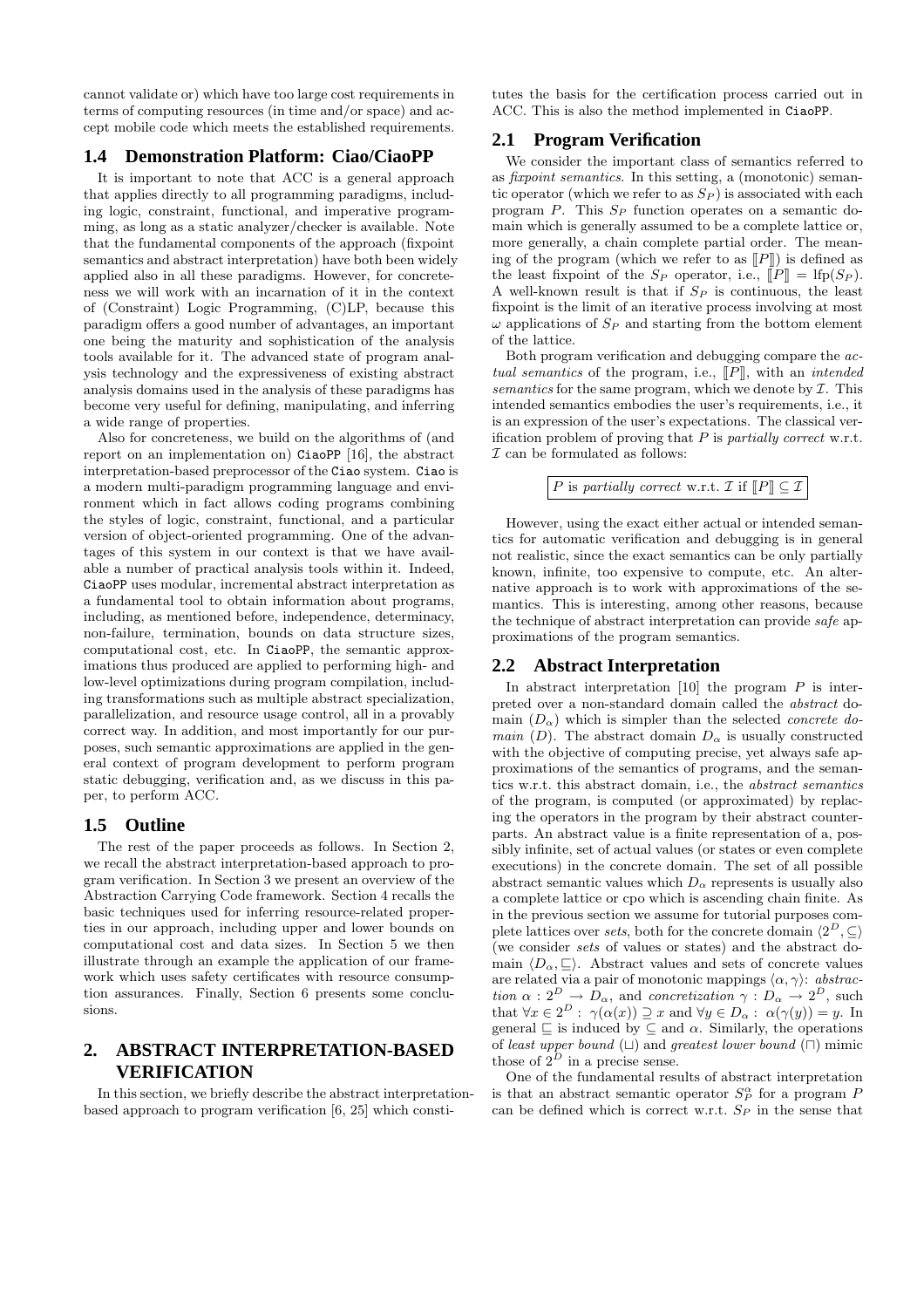

Figure 1: Program Verification Framework (CiaoPP)

 $\gamma(\text{Ifp}(S_P^{\alpha}))$  is an approximation of  $[[P]],$  and, if certain conditions hold (e.g., ascending chains are finite in the  $D_{\alpha}$  lattice), then the computation of  $lfp(S_P^{\alpha})$  terminates in a finite number of steps. We will denote  $lfp(S_P^{\alpha})$ , i.e., the result of abstract interpretation for a program  $P$ , as  $[$  $P$  $]_{\alpha}$ .

Typically, abstract interpretation guarantees that  $\llbracket P \rrbracket_{\alpha}$  is an over-approximation of the abstract semantics of the program itself,  $\alpha(\llbracket P \rrbracket)$ . Thus, we have that  $\llbracket P \rrbracket_{\alpha} \supseteq \alpha(\llbracket P \rrbracket)$ , which we will denote as  $[P]_{\alpha+}$ . Alternatively, the analysis can be designed to safely under-approximate the actual semantics, and then we have that  $[ P ]_{\alpha} \subseteq \alpha([P ])$ , which we denote as  $[[P]]_{\alpha^{-}}$ .

#### **2.3 AI-based Program Verification**

The key idea of our verification (and static debugging) framework, as implemented in CiaoPP, is to use the abstract approximation  $[\![P]\!]_{\alpha}$  computed by the analysis engines directly in verification and debugging tasks. The possible loss of accuracy due to approximation prevents full verification in general. However, and interestingly, it turns out that in many cases useful verification and debugging conclusions can still be derived by comparing the approximations of the actual semantics of a program to the (also possibly approximated) intended semantics.

Herein, we assume that the program specification is given as a semantic value  $\mathcal{I}_\alpha \in D_\alpha.$  Comparison between actual and intended semantics of the program is most easily done in the same domain, since then the operators on the abstract lattice, that are typically already defined in the analyzer, can be used to perform this comparison. Thus, for comparison we need in principle  $\alpha(\llbracket P \rrbracket)$  and we proceed as follows:

P is partially correct w.r.t. 
$$
\mathcal{I}_{\alpha}
$$
 if  $\alpha(\llbracket P \rrbracket) \subseteq \mathcal{I}_{\alpha}$ 

However, using abstract interpretation, we can usually only compute  $[\![P]\!]_{\alpha}$ , which is an approximation of  $\alpha([\![P]\!])$ . Thus, we are interested in studying the implications of comparing  $\mathcal{I}_{\alpha}$  and  $[\![P]\!]_{\alpha}$ . Analyses which over-approximate the actual semantics (i.e., those denoted above as  $[{\mathbb P}]_{\alpha+}$ ), are specially suited for proving partial correctness and incompleteness with respect to the abstract specification  $\mathcal{I}_{\alpha}$ . In particular, a sufficient condition for demonstrating that P is partially correct is as follows:

P is partially correct w.r.t. 
$$
\mathcal{I}_{\alpha}
$$
 if  $[[P]]_{\alpha^+} \subseteq \mathcal{I}_{\alpha}$ 

Program verification and detection of errors are performed in CiaoPP at compile-time by using the above sufficient condition, i.e., the abstract approximation  $[$ P $]_{\alpha}$  of the actual semantics of the program  $[$ P $]$  is computed via abstract interpretation-based static analysis and then this information is compared against (also approximate) partial specifications  $\mathcal{I}_{\alpha}$ , written in terms of ("check") assertions [24]. This framework is partially depicted in Figure 1, see also [6, 25, 15, 23] for a fuller description. The assertions used are linguistic constructions which allow expressing properties of programs, as we will see later. Each part of  $\mathcal{I}_{\alpha}$  (each assertion, or even certain parts of an assertion) can be the subject of comparison against  $[P]]_{\alpha}$ . The result of the comparison can be that the (part of the) assertion is met and then it is validated ("checked"). If all assertions are checked the program is verified. Alternatively, it may possible to show during the comparison that the condition above is false, in which case an error in the program has been detected (a "false" assertion). Finally, due to the approximating nature of abstract interpretation it may also be the case that an assertion cannot be proved or disproved, in which case a more precise or specific analysis domain must be used or the analysis guided via "trust" assertions. In any case the static checking is provably safe in the sense that all errors flagged are definite violations of the specifications and if a part of the specification is validated then it is indeed valid for all possible executions.

Note that this approach is very attractive in programming systems, like CiaoPP, where the compiler already performs such program analysis in order to use the resulting information to, e.g., optimize the generated code. I.e., in these cases the compiler will compute  $\llbracket P \rrbracket_{\alpha}$  anyway.

As it appears in Figure 1, in principle the analyzer is domain–independent, which allows plugging in different abstract Domains provided suitable interfacing functions are defined. From the user point of view, it is sufficient to specify the particular abstract domain desired during the generation of the safety assertions. Different domains give analyzers which provide different types of information and degrees of accuracy. The core of each generic abstract interpretationbased engine is an algorithm for efficient fixed-point computation [20, 21, 7, 17, 26].

## **3. THE ACC FRAMEWORK**

The idea of Abstraction Carrying Code (ACC) [1, 2] is a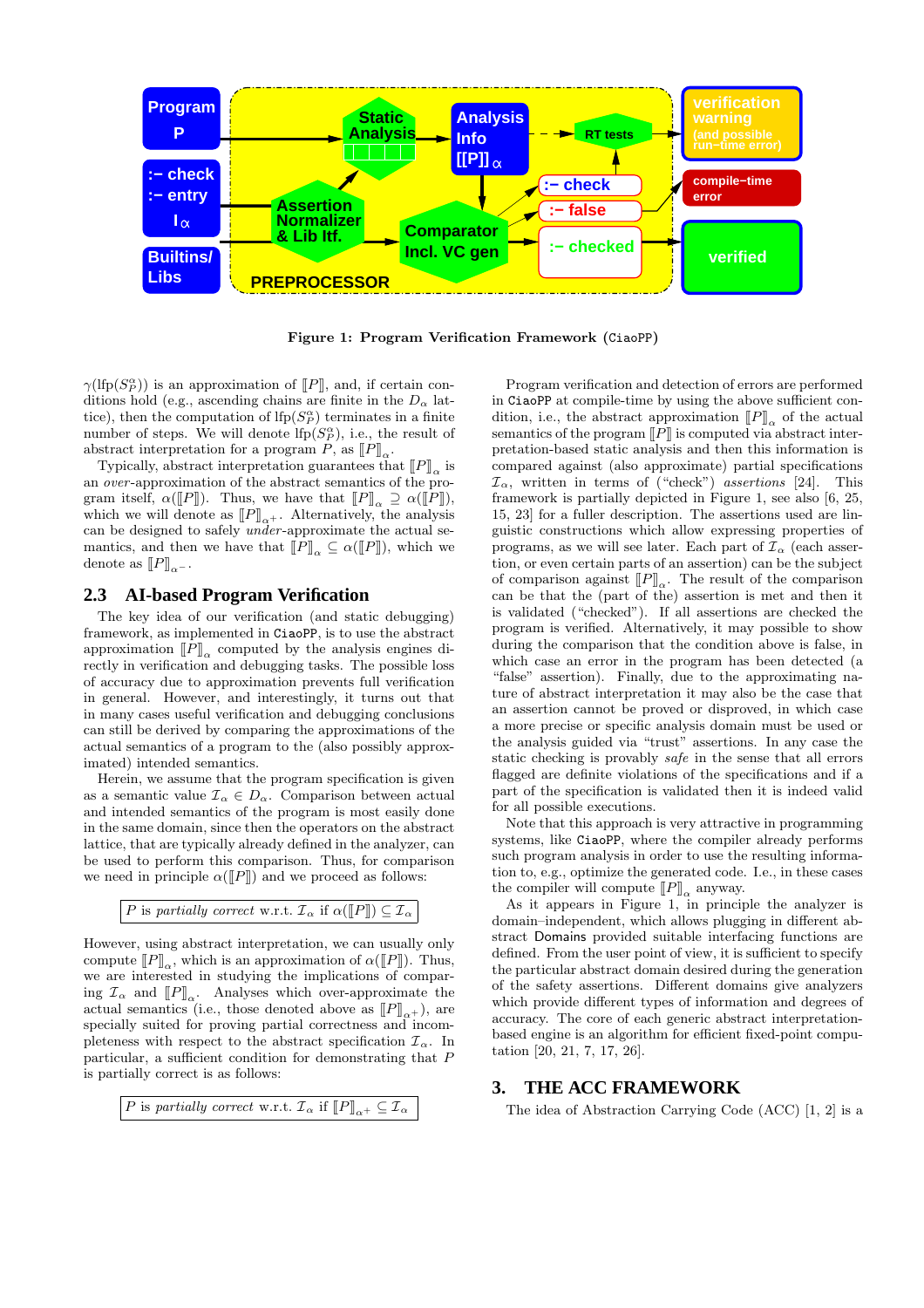

Figure 2: The Abstraction-Carrying Code Scheme

natural extension of our approach to abstract interpretationbased program verification. Figure 2 presents an overview of ACC. The certification process carried out by the code producer is depicted to the left of the figure while the checking process performed by the code consumer appears to the right. In particular, ACC has the following fundamental elements which can handle the challenges of PCC mentioned in Sect. 1.

The first element, which is common to both producer and consumers, is the Safety Policy. We rely on an expressive class of safety policies based on "abstract"—i.e. symbolic properties over different abstract domains. Thus, our framework is parametric w.r.t. the abstract domain(s) of interest, which gives us generality and expressiveness. As in the case of simple verification, an expressive assertion language is used to define the safety policy. Given an initial program P, we first define its Safety Policy by means of a set of assertions AS in the context of an abstract domain  $D_{\alpha}$ . The domain is appropriately chosen among a repertoire of Domains available in the system. The assertions are obtained from the assertions for system predicates and those provided by the user.

Once the safety policy is specified, the next element at the producer's side is a fixpoint-based static Analyzer which automatically and efficiently infers an abstract model (or simply *abstraction*) of the mobile code,  $[\![P]\!]_{\alpha}$ , in terms of the abstract domain  $D_{\alpha}$ . This abstraction can then be used to prove that the code is safe w.r.t. the given policy. Thus, our certification method is based on the following key idea:

An abstraction of the program computed by abstract interpretation-based analyzers can play the role of certificate for attesting program safety.

The process of returning this abstraction of P's execution,  $\llbracket P \rrbracket_{\alpha}$ , in terms of the abstract domain  $D_{\alpha}$  is well understood for several general types of analyses for Prolog and its (constraint or multi-paradigm) extensions [13, 5, 21, 18, 7, 14]. In particular, our implementation is based on PLAI [21, 20], a generic engine which has the description domain and functions on this domain as parameters.

The verification condition generator, VCGen in the figure, generates, from the initial safety policy and the abstraction, a Verification Condition (VC) which can be proved only if the execution of the code does not violate the safety policy.

The checking process performed by the consumer is illustrated on the right hand side of Fig. 2. Initially, the supplier sends the program  $P$  together with the certificate to the consumer. To retain the safety guarantees, the consumer can provide a new set of assertions which specify the Safety Policy required by this particular consumer. It should be noted that ACC is very flexible in that it allows different implementations of the way the safety policy is provided. Clearly, the same assertions AS used by the producer can be sent to the consumer. But, more interestingly, the consumer can decide to impose a weaker safety condition which can still be proved with the submitted abstraction. Also, the imposed safety condition can be stronger and it may not be proved if it is not implied by the current abstraction (which means that the code would be rejected). From the provided assertions, the consumer must generate again a trustworthy VC and use the incoming certificate to efficiently check that the VC holds. The re-generation of the  $VC$  (and its corresponding validation) is identical to the process done in the producer.

Regarding the definition of the Checker, although global analysis is efficient enough to be now used routinely as a practical tool, it is still unacceptable to run the whole Analyzer to validate the certificate since it involves considerable cost. One of the main reasons is that the analysis algorithm is an iterative process which often computes answers (repeatedly) for the same call due to possible updates introduced by further computations. At each iteration, the algorithm has to manipulate rather complex data structures—which involve performing updates, lookups, etc.—until the fixpoint is reached. The whole validation process is centered around the following observation: the checking algorithm can be defined as a very simplified "one-pass" analyzer. The computation of the Analyzer can be understood as:

#### $\llbracket P \rrbracket_{\alpha} =$  Analyzer = lfp(analysis\_step)

I.e., a process which repeatedly performs a traversal of the analysis graph (denoted by analysis step) until the computed information does not change, i.e., it reaches a fixpoint. The idea is that the simple, non-iterative *analysis step* process can play the role of abstract interpretation-based checker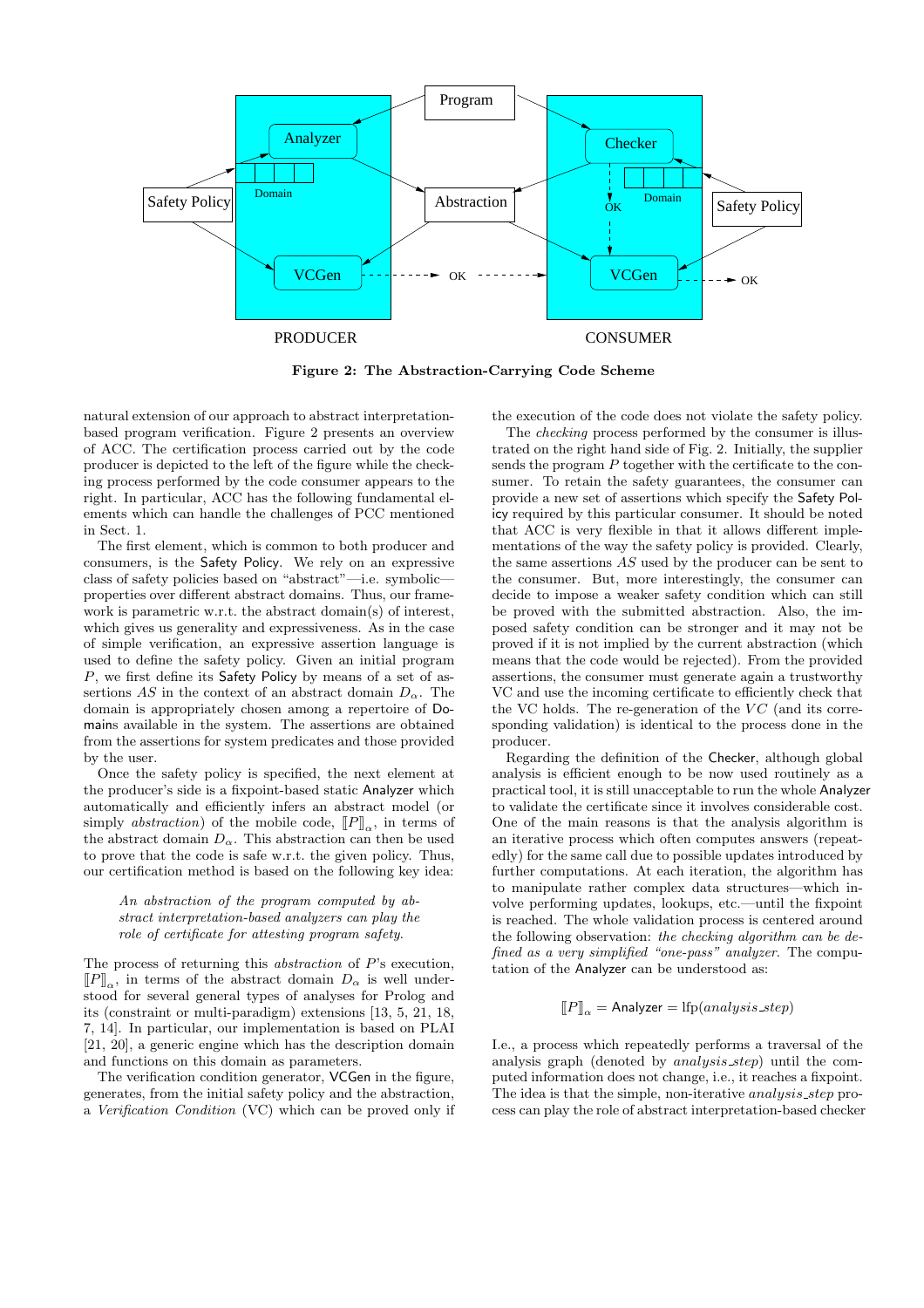(or simply analysis checker). In other words,

$$
\mathsf{Checker} \equiv analysis\_step
$$

Intuitively, since the certification process already provides the fixpoint result as certificate, an additional analysis pass over it cannot change the result. Thus, as long as the analysis results are a valid fixpoint one single execution of analysis step validates the certificate.

Another efficiency issue that the ACC model addresses is which particular *subset* of  $[P]_{{\alpha}}$  is sufficient for verification purposes. It turns out, not surprisingly, that there is a tradeoff between the amount of information sent and the cost of the checking phase. However, we have also shown that only a very small portion of  $[$ P $]_{\alpha}$  (the "guesses" in the recursive cliques) is sufficient to ensure that the checker does not need to iterate. In any case, the analysis checker for efficiently validating the certificate can be designed in a simple way which does not require the use of many of the complex data structures which are needed in the implementation of a practical analyzer. More details are presented in [2].

#### **4. INFERRING RESOURCE BOUNDS**

As mentioned before, abstract interpretation-based program analysis techniques allow inferring much richer information than, for example, traditional types. This information will allow specifying safety policies involving not only traditional safety issues (e.g., that the code will not write on specific areas of the disk) but also resource-related issues (e.g., that it will not compute for more than a given amount of time, or that it will not take up an amount of memory or other resources above a certain threshold) and, thus, achieving further expressiveness.

In our approach, such cost bounds (upper or lower) are expressed as functions on the sizes of the input arguments and yield bounds on the number of execution steps required by the computation. Various metrics are used for the "size" of an input, such as list-length, term-size, term-depth, integervalue, etc. Types, modes, and size measures are first automatically inferred by the analyzers and then used in the size and cost analysis.

We illustrate through a simple example the fundamental intuition behind our lower bound cost estimation technique. Consider the naive reverse program in Figure 3. The entry assertion states information on the entry points to the program module. It states that outside calls to nrev must be performed with a totally instantiated list (i.e., a ground list of terms) in the first argument and a free variable in the second one (the output), i.e., it will indeed be used as a function. Assume also that the cost unit is the number of procedure calls. With these assumptions the exact cost function of procedure append is  $\text{Cost}_{append}(x, y) = x + 1$ , where x and y are the sizes (lengths) of the first and second input lists respectively. Note that this cost function does not depend on the size of the second argument of append really. Also, based on this cost function, the exact cost function of procedure nrev is  $\texttt{Cost}_{nrev}(n) = 0.5 \ n^2 + 1.5 \ n + 1$ , where  $n$  is the size (length) of the input list.

In order to obtain a lower-bound approximation of the previous cost functions, CiaoPP first performs the following analyses (all using abstract interpretation techniques):

• A mode (and sharing) analysis. This determines which arguments (or parts of them) are inputs and which are

```
:- module(reverse, [nrev/2],
   [assertions,functions,regtypes,nativeprops]).
  entry nrev/2: {list, ground} * var.
nrev([]) := [].
nrev([H|L]) := "append(nrev(L), [H]).
append([], X) := X.
```
 $append([H|X],Y) := [H | append(X,Y)]$ .

#### Figure 3: The naive reverse program.

outputs for each constructor operation, procedure and procedure call, as well as the dependencies between any variables (pointers) in the data structures passed via these arguments.

- A type analysis. This infers the types for all program variables. Note that type declarations are not compulsory in the language, so the relevant type definitions may also have to be inferred.
- A determinacy analysis. It requires the results of type and mode analysis, and which detects which procedures and procedure calls are deterministic.
- A non-failure analysis. This also requires the results of type and mode analysis, and can detect procedures and goals that can be guaranteed not to fail, i.e., to produce at least one solution or not terminate. The need for a non-failure analysis, stems from an interesting problem with estimating lower bounds: in general it is necessary to account for the possibility of failure of a call to the procedure (because of, e.g., an inadmissible argument) leading to a trivial lower bound of  $\Omega$
- Inference of size metrics for relevant arguments. It is based on the type information.

The results of these analyses  $(\llbracket P \rrbracket_{\alpha}$  for these domains), as produced by CiaoPP in the form of assertions are shown in Figure 4. It is beyond the scope of this paper to fully explain all the (generally abstract interpretation-based) techniques involved in inferring this information (see, e.g., [16, 11, 12] and their references). However, we will sketch in the following how, once all this information is obtained, the work done by (recursive) clauses is determined.

To this end, it is first necessary to be able to estimate the size of input arguments in the procedure calls in the body of the procedure, relative to the sizes of the input arguments to the procedure, using the inferred metrics. The size of an output argument in a procedure call depends, in general, on the size of the input arguments in that call. For this reason, for each output argument we use an expression which yields its size as a function of the input data sizes. For this, we use an abstraction of procedure definitions called a data dependency graph, built using all the abstract information inferred previously. The following steps are then performed:

• The data dependency graphs are used to determine the relative sizes of variable bindings at different program points.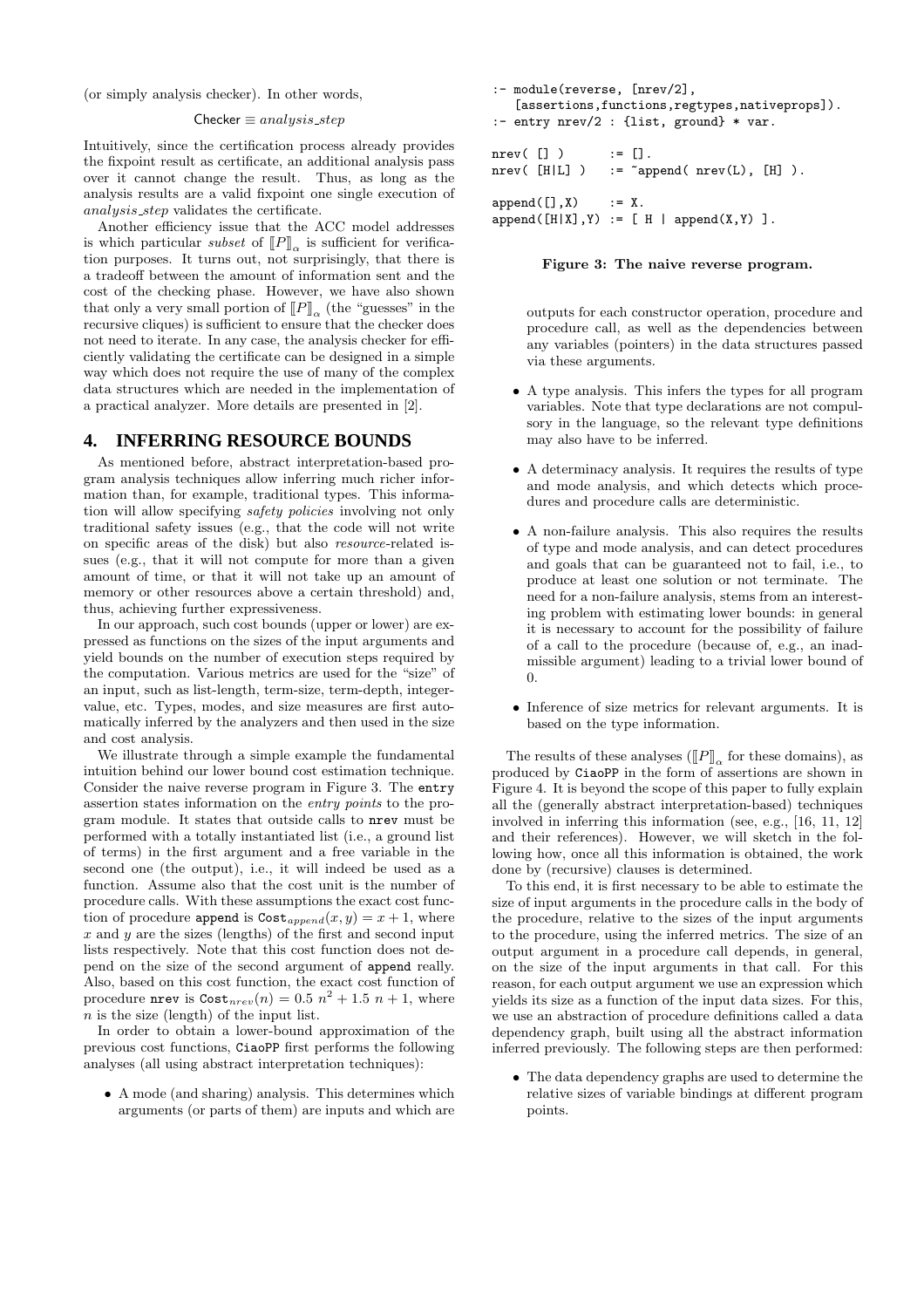```
: true pred nrev(A,B) : ( list(A), var(B) )
                           \Rightarrow ( list(A), list(B))
                           + ( not_fails, covered, is_det, mut_exclusive ).
:- true pred nrev(A,B) : ( ground(A), var(B), mshare([B]]) )
                           \Rightarrow ( ground(A), ground(B)).
:- true pred append(A,B,C) : ( list(A,term), t84(B), var(C) )
                           => ( list(A,term), t84(B), list1(C,term)
                           + ( not_fails, covered, is_det, mut_exclusive ).
:- true pred append(A, B, C) : ( ground(A), ground(B), var(C), mshare([C]])
                           \Rightarrow ( ground(A), ground(B), ground(C)).
:- regtype t84/1. t84 := [_].
```
Figure 4: CiaoPP compiler output (types, modes, determinacy, non-failure).

- The size information is used to set up difference equations representing the computational cost of procedures.
- Abstractions (lower and upper bounds) of the solutions of these difference equations are then obtained which provide the lower/upper-bound procedure cost and data size functions.

Let us see in more detail the steps performed in order to infer the cost function for the nrev example above. During size and cost analysis, the call graph of the program is traversed in reverse topological order. Thus, we first, consider the procedure append. Let  $\texttt{Size}_{\texttt{append}}^3(x, y)$  denote the size of the output argument (the third) as a function of the size of the two first (input) arguments  $x$  and  $y$ . With the previous analysis information we determine the directionality of all the data manipulation operations and that the size measure to use is list length. We also determine the size relationship which says that the size of the first input list to the recursive call is the size of the first input list of the procedure head minus one. Also, the size of the second input list to the recursive call equals the size of the second input list of the procedure head. With this, the following difference equation can be set up for append:

$$
Size3append(0, y) = y (boundary condition from base case),
$$
  
\n
$$
Size3append(x, y) = 1 + Size3append(x - 1, y).
$$

The solution obtained for this difference equation is:

$$
\texttt{Size}^3_{\texttt{append}}(x, y) = x + y
$$

Let  $\text{Cost}_p^L(n)$  denote a lower bound on the cost (number of resolution steps) of a call to procedure p with an input of size n. Given all the assumptions above, and the size relations obtained, the following difference equation can be set up for the cost of append:

$$
Cost_{\text{append}}^L(0, y) = 1 \text{ (boundary condition from base case)},
$$
  

$$
Cost_{\text{append}}^L(x, y) = 1 + Cost_{\text{append}}^L(x - 1, y).
$$

A solution for this difference equation is (as expected):

$$
\mathtt{Cost}^\mathtt{L}_{\mathtt{append}}(x,y) = x+1
$$

Now, continuing the traversal of the call graph of the program in reverse topological order, we consider the procedure nrev. As before, let  $Size<sub>new</sub><sup>2</sup>(n)$  denote the size of the output argument (the second) as a function of the size of its first (input) argument  $n$ . Once we have again determined that the size measure to use is list length, and the size relationship which says that the size of the input list to the recursive call is the size of the input list of the procedure head minus one, the following difference equation can be set up for nrev/2:

$$
\begin{aligned} &\texttt{Size}_{\texttt{mrev}}^2(0) = 0 \text{ (boundary condition from base case)},\\ &\texttt{Size}_{\texttt{mrev}}^2(n) = \texttt{Size}_{\texttt{append}}^2(\texttt{Size}_{\texttt{mrev}}^2(n-1), 1). \end{aligned}
$$

which, using the previously inferred size function for append in a normalization algorithm, can be rewritten as:

$$
Sizenew2(0) = 0 (boundary condition from base case),
$$
  
\n
$$
Sizenew2(n) = Sizenew2(n-1) + 1.
$$

A solution for this difference equation is:

$$
\mathtt{Size}_{\mathtt{nrev}}^2(n) = n
$$

Now, given the size relations obtained, the following difference equation can be set up for the cost of nrev/2:

$$
\begin{aligned} &\mathbf{Cost}_{\mathbf{nrev}}^{\mathbf{L}}(0) = 1 \text{ (boundary condition from base case)},\\ &\mathbf{Cost}_{\mathbf{nrev}}^{\mathbf{L}}(n) = 1 + \mathbf{Cost}_{\mathbf{nrev}}^{\mathbf{L}}(n-1) + \\ &\mathbf{Cost}_{\mathbf{nppend}}^{\mathbf{L}}(\mathbf{Size}_{\mathbf{nrev}}^{\mathbf{L}}(n-1), 1). \end{aligned}
$$

which, using the inferred size function for nrev can be rewritten as:

$$
\begin{aligned} \text{Cost}_{\text{new}}^{\text{L}}(0) &= 1 \text{ (boundary condition from base case)},\\ \text{Cost}_{\text{new}}^{\text{L}}(n) &= 1 + \text{Cost}_{\text{new}}^{\text{L}}(n-1) + \text{Cost}_{\text{append}}^{\text{L}}(n-1, 1). \end{aligned}
$$

and, finally, using the inferred cost function for append, the difference equation can be rewritten as:

 $\text{Cost}^{\text{L}}_{\text{nrev}}(0) = 1$  (boundary condition from base case),  $\texttt{Cost}^{\texttt{L}}_{\texttt{nrev}}(n) = 1 + n + \texttt{Cost}^{\texttt{L}}_{\texttt{nrev}}(n-1).$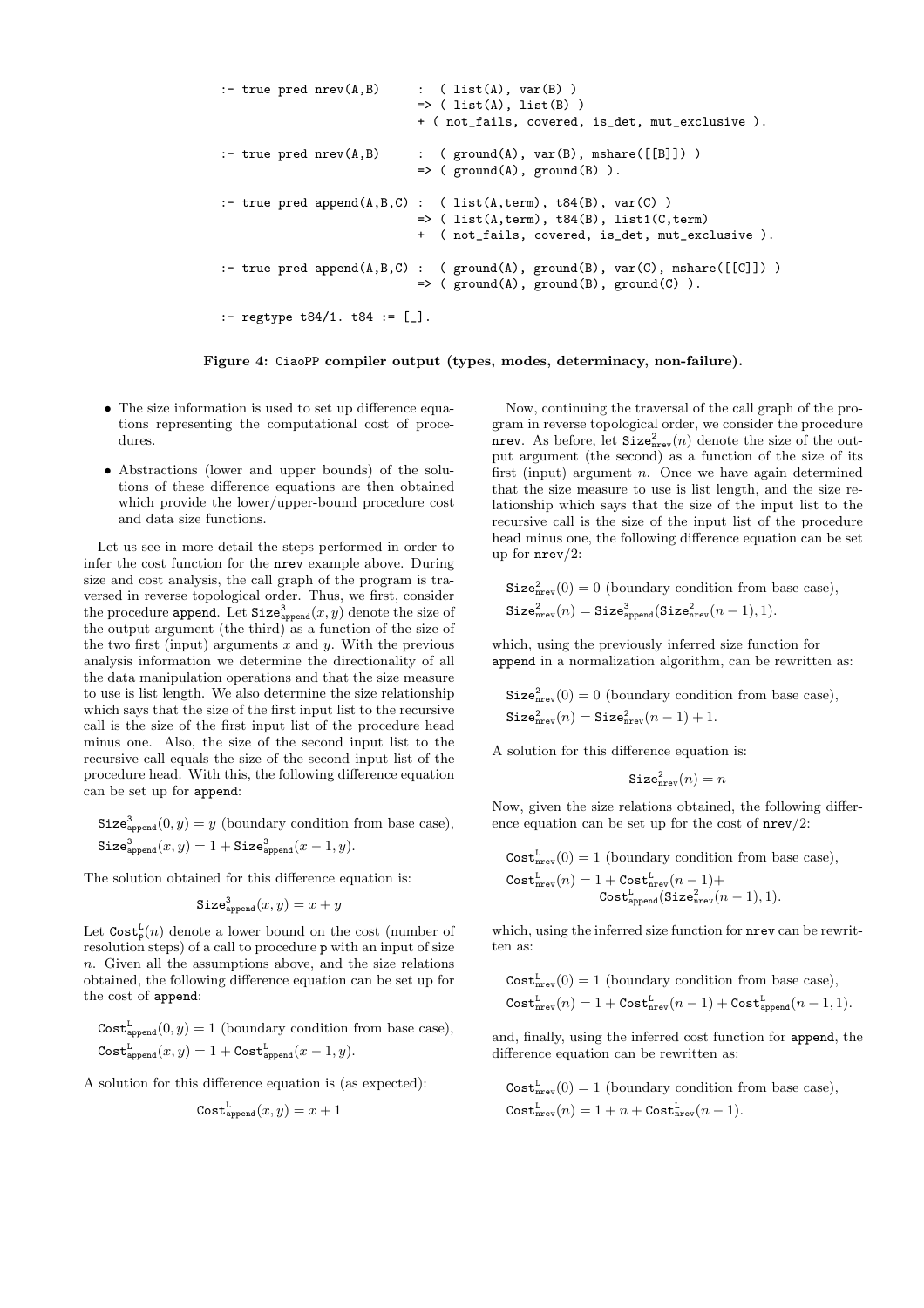```
:- true pred nrev(A,B) : ( list(A), var(B))
                            \Rightarrow ( list(A), list(B),
                                 size_lb(A,length(A)), size_lb(B,length(A)),
                                 size_ub(A,length(A)), size_ub(B,length(A))
                            + ( not_fails, covered, is_det, mut_exclusive,
                                 steps_1b(0.5*exp(length(A),2)+1.5*length(A)+1),steps_ub(0.5*exp(length(A),2)+1.5*length(A)+1)).
: true pred nrev(A,B) : ( ground(A), var(B), mshare([B]]) )
                            \Rightarrow ( ground(A), ground(B)).
:- true pred append(A,B,C) : ( list(A,term), t84(B), var(C) )
                            \Rightarrow ( list(A,term), t84(B), list1(C,term),
                                 size_lb(A,length(A)), size_lb(B,length(B)),
                                 size_lb(C,length(B)+length(A)),
                                 size_ub(A,length(A)), size_ub(B,length(B)),
                                 size_ub(C,length(B)+length(A))).
                             ( not_fails, covered, is_det, mut_exclusive,
                                 steps_lb(length(A)+1),
                                 steps_ub(length(A)+1) ).
:- true pred append(A,B,C) : ( ground(A), ground(B), var(C), mshare([[C]]) )
                            \Rightarrow ( ground(A), ground(B), ground(C)).
:- regtype t84/1. t84 := [_].
```
Figure 5: CiaoPP compiler output (including sizes and cost).

A solution for this difference equation is (as expected):

 $\texttt{Cost}^{\texttt{L}}_{\texttt{nrev}}(n) = 0.5 \ n^2 + 1.5 \ n + 1$ 

In our approach, sometimes the solutions of the difference equations need to be in fact approximated by a lower bound (i.e., an abstraction which is a safe approximation) when the exact solution cannot be found. The upper bound cost estimation case is very similar to the lower bound one, although simpler, since we do not have to account for the possibility of failure.

For illustration purposes, the concrete output from CiaoPP obtained after performing this process for the nrev program is presented in Figure 5. This output includes the assertion (simplified for brevity):

```
:- true pred nrev(A,B)
   : ( list(A), var(B) )
  \Rightarrow ( list(A), list(B),
       size_lb(B, length(A))
     )
   + ( not_fails, is_det,
steps_lb(0.5*exp(length(A),2)+1.5*length(A)+1)).
```
Such a "pred" assertion specifies in a combined way properties of both: ":" the entry (i.e., upon calling) and " $\Rightarrow$ " the exit (i.e., upon success) points of all calls to the procedure, as well as some global properties of its execution. The assertion above, with a "true" prefix, expresses that the compiler has proved that procedure nrev will produce as output a list of numbers B, whose length is at least (size lb) equal to the length of the input list, that the procedure will never fail (i.e., an output value will be computed for any possible input), that it is deterministic (only one solution will be produced as output for any input), and that a lower bound on its computational cost (steps\_1b) is 0.5  $length(A)^2 +$ 1.5  $length(A) + 1$  execution steps (where the cost measure used in the example is again the number of procedure calls, but it can be any other arbitrary measure).

This simple example illustrates type inference, non-failure and determinism analyses, as well as lower-bound argument size and computational cost inference. As can be observed in Figure 5, the same cost and size results are actually obtained from the upper bounds analyses (indicating that in this case the results are exact, rather than approximations). Note that obtaining a non-infinite upper bound on cost also implies proving termination of the procedure.

# **5. ACC AND RESOURCES**

In this section, we illustrate in a tutorial fashion through an example the concepts of abstract verification and ACC, and, in particular, their application to the problem of resourceaware security in mobile code. Resource-aware ACC becomes interesting for example when developing software to be deployed by devices with a bounded amount of computing resources, such as in pervasive computing [27].

The fundamental idea is that the information obtained in  $[$ [P]] $]$ <sub>α</sub> will allow us to verify *safety policies* which may involve resource-related issues, such as that code will not compute for more than a given amount of time, or that it will not take up an amount of memory or other resources above a certain threshold. To this end, a very interesting feature of CiaoPP is the possibility of stating assertions, including assertions about the efficiency of the program, which the system will try to verify or falsify using the resource-related information in  $[$ P $]_{\alpha}$ . We show that, thanks to this functionality, CiaoPP can certify programs with resource consumption assurances and also efficiently check such certificates.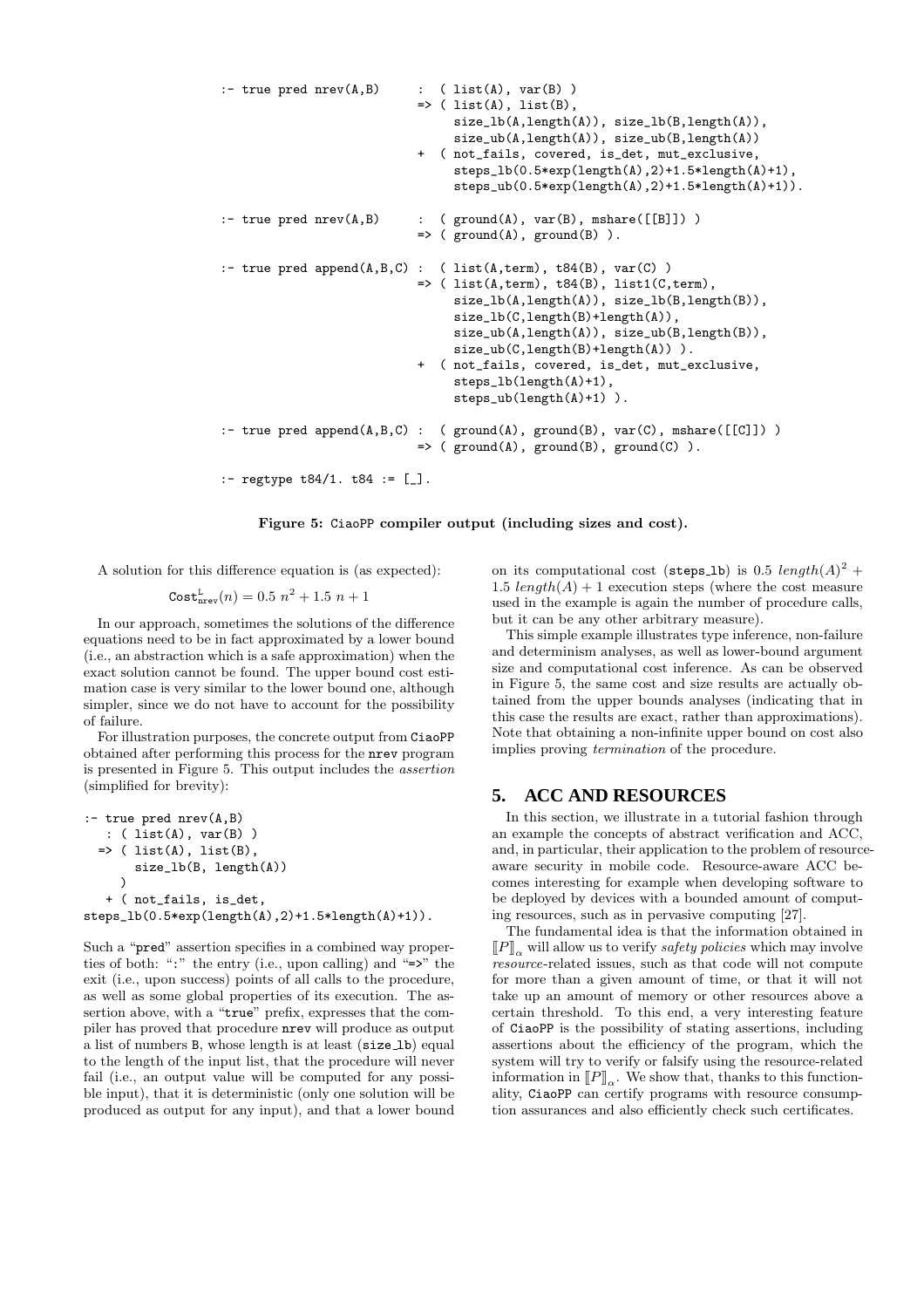|          | $:$ calls $nrev(A,B)$ : list(A). |                                                        | $%$ A1  |  |
|----------|----------------------------------|--------------------------------------------------------|---------|--|
|          |                                  | $:$ success nrev $(A, B)$ : list $(A)$ => num $(B)$ .  | $\%$ A2 |  |
|          |                                  | :- comp $nrev(\_2)$ + (not_fails, is_det, terminates). | $\%$ A3 |  |
| : – comp |                                  | $nrev(\_,\_)$ + seff(free).                            | % A4    |  |
| : – comp |                                  | $nrev(A, )$ + steps_ub( $o(exp(length(A), 2))$ ).      | $%$ A5  |  |

Figure 6: Some assertions for the nrev/2 program.

|                 | :- checked calls $nrev(A, B)$ : list(A). |                                                                 | $%$ A1  |
|-----------------|------------------------------------------|-----------------------------------------------------------------|---------|
|                 |                                          | :- false success $nrev(A, B)$ : list(A) => $num(B)$ .           | $\%$ A2 |
|                 |                                          | :- checked comp $nrev(\_,-)$ + (not fails, is det, terminates). | $%$ A3  |
| :- checked comp |                                          | $nrev(\_,\_)$ + seff(free).                                     | % A4    |
| :- checked comp |                                          | $nrev(A, )$ + steps_ub( $o(exp(length(A), 2))$ ).               | % A5    |



Regarding the general problem of verification and static debugging, the technique used in CiaoPP is in fact capable of detecting many errors without even adding assertions to programs, because of the existence of assertions (specifications) in the system libraries. Buggy programs often violate such library assertions and this will be flagged. Nevertheless, "check" assertions can be added to a program in order to state its partial specification  $\mathcal{I}_{\alpha}$ . For our example, let us assume that the assertions shown in Figure 6 (the check prefix, meaning that such assertions are part of the specification and must be checked, is assumed when no prefix is given, as in the example) are given as specification for the nrev program. The properties used in these assertions, such as ground, not fails, terminates, costs and types, are imported in the example from system libraries.

These check assertions can be seen as integrity constraints: if their properties do not hold at the corresponding program points (procedure call, procedure exit, etc.), the program is incorrect. Calls assertions specify properties of all calls to a predicate, while success assertions specify properties of exit points for all calls to a predicate. Properties of successes can be restricted to apply only to calls satisfying certain properties upon entry by adding a ":" field to success assertions. Finally, Comp assertions specify global properties of the execution of a predicate. These include complex properties such as determinacy or termination and are in general not amenable to run-time checking. They can also be restricted to a subset of the calls using ":".

Concretely, the first three assertions in Figure 6 state that (A1) nrev should always be called with a list (including all recursive calls), that (A2) the output is a number (obviously wrong), that (A3) the procedure will never fail, that it should be deterministic, and that it will terminate.

In addition, and directly related to our resource-awareness objective, assume that we know that the consumer will only accept tasks of polynomial (actually, at most quadratic) complexity, and only those which are purely computational, i.e., tasks that have no side effects. This safety policy can be expressed at the producer side for this particular program using the assertions A5 and A4, respectively, of Figure 6. More concretely, A4 states that it should be verified that the computation is pure in the sense that it does not produce any side effects (such as opening a file, etc.). A5 states that it should be verified that if the predicate is called with a list in the first argument and a free variable in the second one,

then there is an upper bound for the cost of this predicate in  $O(n^2)$ , i.e., quadratic in n, where n is the length of the first list (represented as length(A)).

We are assuming that the code will be accepted at the receiving end, provided all assertions can be checked, i.e., that the intended semantics expressed in the assertions determines the safety condition. Such a policy can be agreed a priori or exchanged dynamically. Stating the policy in this form will allow us to ensure during program development that we produce a program that adheres to our specifications and also to the known safety policy of the consumer.

Indeed, during compilation of the nrev program, CiaoPP will check the assertions above (representing  $\mathcal{I}_{\alpha}$ ) by comparing them with the assertions inferred by the types, modes, non-failure, determinism, and upper- and lower-bound cost analysis (representing  $[$ [P] $]_{\alpha}$ ) and given in Figure 5. The result of compile-time checking the intended semantics (assertions in Fig. 6) against this output appears in Fig. 7 (refer also to the output of the comparator in Figure 1). Note that a number of initial assertions have been marked as checked, i.e., they have been validated. If all assertions had been moved to this checked status, then the program would have been verified.

However, assertion A2 has been detected to be false (A2 was obviously put in just to illustrate this). This indicates a violation of the specification given (in this case it is the specification that is in error), which is also flagged by CiaoPP during compilation as a compile-time error. It may also happen that a given assertion cannot be proved or disproved. The assertion will then remain in check status, and this will result in a verification warning ("alarm").

Let us now assume that the erroneous assertion A2 is taken out. Then, after compilation all assertions are moved to the checked status, and the program is verified. This means that all calls to nrev performed within this program satisfy the resource-aware safety policy, i.e., the safety condition is met and the code is indeed safe to run, for now on the producer side.

Following the ACC scheme, (a subset of) the assertions in Fig. 5 (i.e., the analysis results) is used as the abstract cost and safety certificate to be used to check for a safe and efficient use of procedure **nrev** on the receiving side.<sup>1</sup> On the consumer side, a receiver using our method will use this

<sup>1</sup>As mentioned before the exact details of how this subset is selected are provided in [2].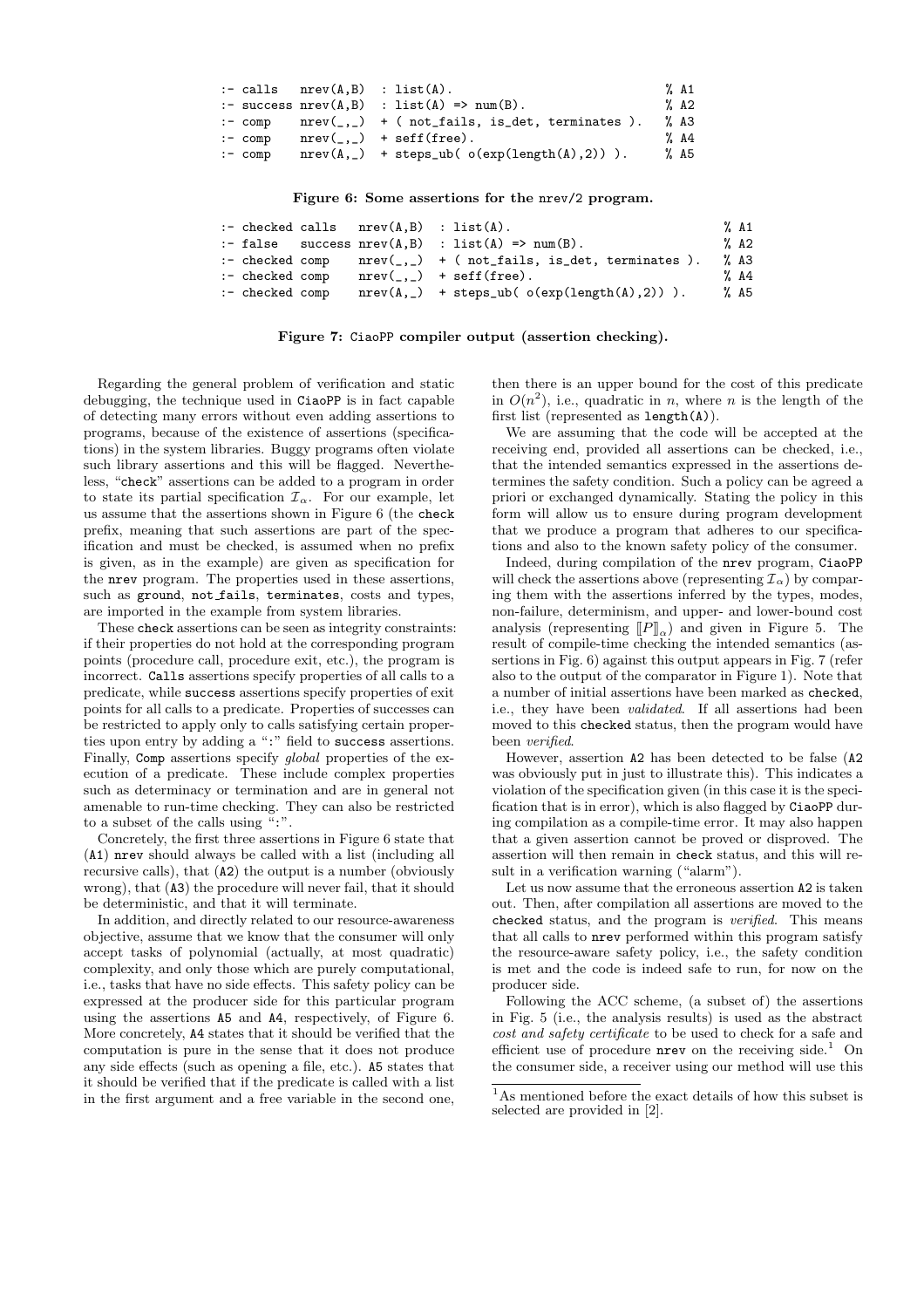abstract certificate in order to accept/reject code depending on whether it adheres or not to some specification.

First of all, the code receiver proceeds to validate the certificate. This implies running the checker over the program assuming the information in Fig. 5 in the relevant points and checking that it is indeed a fixpoint (and later a solution to the recurrence equations, for the case of cost analysis). This process clearly involves less effort that creating the certificate, since only a single pass over the program is required (and checking that an expression is a solution is typically cheaper than obtaining such solution).

If the certificate is not valid, the code is clearly discarded. If the certificate is valid, it is compared against the (local) specifications. The code will be accepted only if all assertions involved can be turned to "checked".

In our example, if we assume that the specification at the receiving end contains, e.g., (possibly a subset of) the assertions from Fig. 6 (except A2, of course), then the code would be accepted. Clearly, in order to guarantee that the cost assertion holds, the certificate has to contain upper bounds on computational cost.

In contrast, let us assume that a consumer with very limited computing resources is assigned to perform a computation using this code. Then, the following "check" assertion (instead of A5) could perhaps represent one of the resourcerelated requirements at this particular node:

```
: - check comp nrev(A, ): list * var
        + steps_ub( o(length(A)) ). % A5R
```
i.e., this consumer node will not accept an implementation of nrev with larger complexity than linear.

In this case, given that the certificate contains the (valid) information that **nrev** will take at least  $0.5$   $(length(A))^2 +$ 1.5  $length(A) + 1$  resolution steps, this will be found incompatible with the assertion A5R, which requires the cost to be in  $O(length(A))$  resolution steps.

In our implementation in the Ciao system, these tasks are performed at the receiving end by a simplified version of the analysis framework of CiaoPP, that plays the role of efficient checker of certificates. In the case of the A5R the CiaoPP checker produces the following "complexity error:"

```
ERROR: false comp assertion:
  :- comp nrev(A,B) : true => steps_ub(o(length(A)))
  because in the computation the following holds:
  steps_lb(0.5*exp(length(A),2)+1.5*length(A)+1)
```
thus flagging that the program does not satisfy the efficiency requirements imposed. This means of course that the consumer will reject the code.

Note that if we had replaced A5 with A5R during the compilation process at the producer end, this same error would have appeared during compilation, i.e., the compilation process would have flagged the "complexity error" at compile time (and reported this assertion as false in the output).

# **6. CONCLUSIONS**

We have presented in a tutorial way *abstraction-carrying* code (ACC) as a novel enabling technology for PCC, which follows the standard strategy of associating safety certificates to programs but it is based throughout on the use of such abstract interpretation techniques. We argue that

ACC is highly flexible due to the parametricity on the abstract domain inherited from the analysis engines used in (C)LP. Our approach differs from existing approaches to PCC in several aspects. In our case, the certificate is computed automatically on the producer side by an abstract interpretation-based analyzer and the certificate takes the form of a particular subset of the analysis results. The burden on the consumer side is reduced by using a simple one-traversal checker, which is a very simplified and efficient abstract interpreter which does not need to compute a fixpoint. We have illustrated through an application of ACC for resource-aware security that our approach is inherently parametric and supports a very rich set of domains. We believe that ACC provides novel means for certifying security by enhancing mobile code with certificates which guarantee that the execution of the (in principle untrusted) code received from another node in the network is safe but also, as mentioned above, efficient, according to a predefined safety policy which includes properties related to *resource* consumption. We have illustrated the approach using the CiaoPP system. This system already uses a combination of abstract interpretation, abstract specialization, and a flexible assertion language, to perform program debugging, verification, and optimization with a wide variety of domains, and has been enhanced to produce certificates as dictated by the ACC scheme, as an integral part of the static debugging and verification performed during the program development process. A simplified version of the analysis framework of CiaoPP has also been developed that serves as an efficient checker of the certificates. The approach is currently being tested in a number of pervasive applications using an embedded version of the Ciao system.

## **7. ACKNOWLEDGMENTS**

This work was funded in part by the Information Society Technologies program of the European Commission, Future and Emerging Technologies under the IST-2001-38059 ASAP project and by the Spanish Ministry of Education under the TIC 2002-0055 CUBICO project. Part of this work was performed during a research stay of Elvira Albert and Germán Puebla at UNM supported by respective grants from the Secretaría de Estado de Educación y Universidades. Manuel Hermenegildo is also supported by the Prince of Asturias Chair in Information Science and Technology at UNM.

The Ciao/CiaoPP system is a collaborative effort of members of several institutions, including UPM, UNM, U. Melbourne, Monash U., U.Arizona, Linköping U., NMSU, K.U. Leuven, Roskilde U., Ben-Gurion U, and INRIA. The system documentation and related publications contain more specific credits. The authors would like to express their gratitude in particular to Saumya Debray and Nai-Wei Lin for their fundamental contributions in the development of the complexity analysis. The authors would also like to acknowledge the work all the other current Ciao and CiaoPP team members, in particular: Francisco Bueno, Manuel Carro, Daniel Cabeza, Jesús Correas, José Morales, Claudio Ochoa, David Trallero, Pawel Pietrzak and Claudio Vaucheret, without whose collaboration this work would not have been possible.

Finally, thanks are also due to the PPDP program committee members for their generous invitation to present this work and demo the system at the conference.